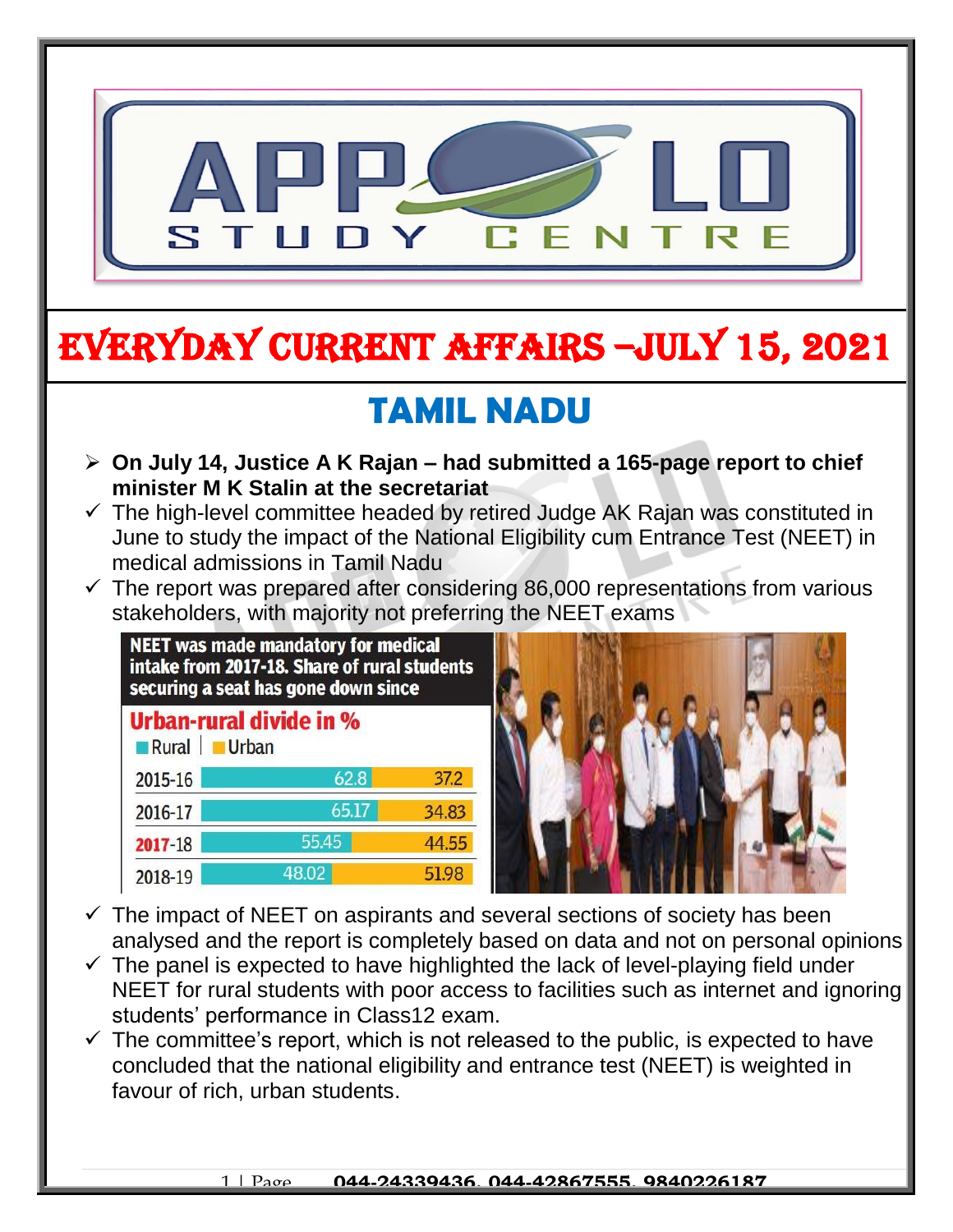- $\checkmark$  Based on the report, the State government is expected to pass a resolution demanding an exemption from NEET in the Assembly, and then to forward it to the President, alongwith pursuing other legal routes
- $\checkmark$  According to the data provided by the panel, the percentage of rural students joining medical colleges dropped from 62% in 2015-16 (before NEET implementation) to 48% in 2018-19.
- $\checkmark$  During the corresponding period, the percentage of students with a family income below Rs.2.5 lakh joining medical courses dropped from 54% to 32%.
- $\checkmark$  Further, the percentage of students from state boards entering medical colleges dropped from 99% in 2014-15 to 66% in 2019-20
- $\checkmark$  Also, the number of students from Tamil medium schools dropped from 481 to 58.
- $\checkmark$  Abolishing NEET is one of the electoral poll promises of the ruling party, DMK
- $\checkmark$  Meanwhile, the government said that it will continue training students for NEET-2021 until the state gets an exemption from the test

| <b>Categories of students who got med seats</b><br>First generation students in government medical college (%) |    |           |        |      |            |          |    |   |                                                                                                                                                                              |  |
|----------------------------------------------------------------------------------------------------------------|----|-----------|--------|------|------------|----------|----|---|------------------------------------------------------------------------------------------------------------------------------------------------------------------------------|--|
| Year                                                                                                           | A  | B         | c<br>u | D    |            |          | G  |   | Influence of family income below 2.5 lakh (%)                                                                                                                                |  |
| 2014-15                                                                                                        | 31 | 52        | 481    | 99.8 | 26         | 12       |    |   | No. students from Tamil medium                                                                                                                                               |  |
| 2015-16                                                                                                        | 32 | 54        | 456    | 99.4 | 33         |          |    |   | State board students %                                                                                                                                                       |  |
| 2016-17                                                                                                        | 33 | 53        | 438    | 98.4 | 31         |          |    |   | Number of govt school students who got admission<br>into govt medical colleges. * 7.5% quota                                                                                 |  |
| 2017-18                                                                                                        | 16 | 25        | 41     | 63.9 |            |          | 26 |   | Number of govt school students who got admission                                                                                                                             |  |
| 2018-19                                                                                                        | 18 | 32        | 88     | 72.6 |            |          | 13 | n | into self financing medical colleges. * 7.5% quota                                                                                                                           |  |
| 2019-20                                                                                                        | 22 | <b>NA</b> | 58     | 66   |            |          |    |   | Demand for domicillary certificate for admission to govt medical colleges %<br>Demand for domicillary certificate for admission to<br>п<br>self financing medical colleges % |  |
| 2020-21                                                                                                        | 16 |           |        |      | $10(239)*$ | $1(99)*$ | 12 |   |                                                                                                                                                                              |  |

- $\checkmark$  NEET was introduced in the state in 2016 and from the next academic year, admissions to undergraduate and postgraduate medical programmes were solely based on the test.
- $\checkmark$  The state selection committee admits students based on merit in NEET and 69% rule of reservation.
- $\checkmark$  The state health department passed a legislation seeking exemptions from NEET, but they were not given the presidential assent.
- $\checkmark$  Last year, the State government introduced a special reservation of 7.5% of the total seats available in the State pool for government school students.
- $\checkmark$  This year the Union Education Ministry has proposed to hold NEET on September 12.
- **The virology lab at Madurai Medical College - has performed a total of 17.65 lakh RTPCR tests, the highest among all government medical college labs in the state.**
- $\checkmark$  The government medical college labs in Chennai, including KMC, MMC, Stanley Medical College and Omandurar Medical college, together performed around 17 lakh tests.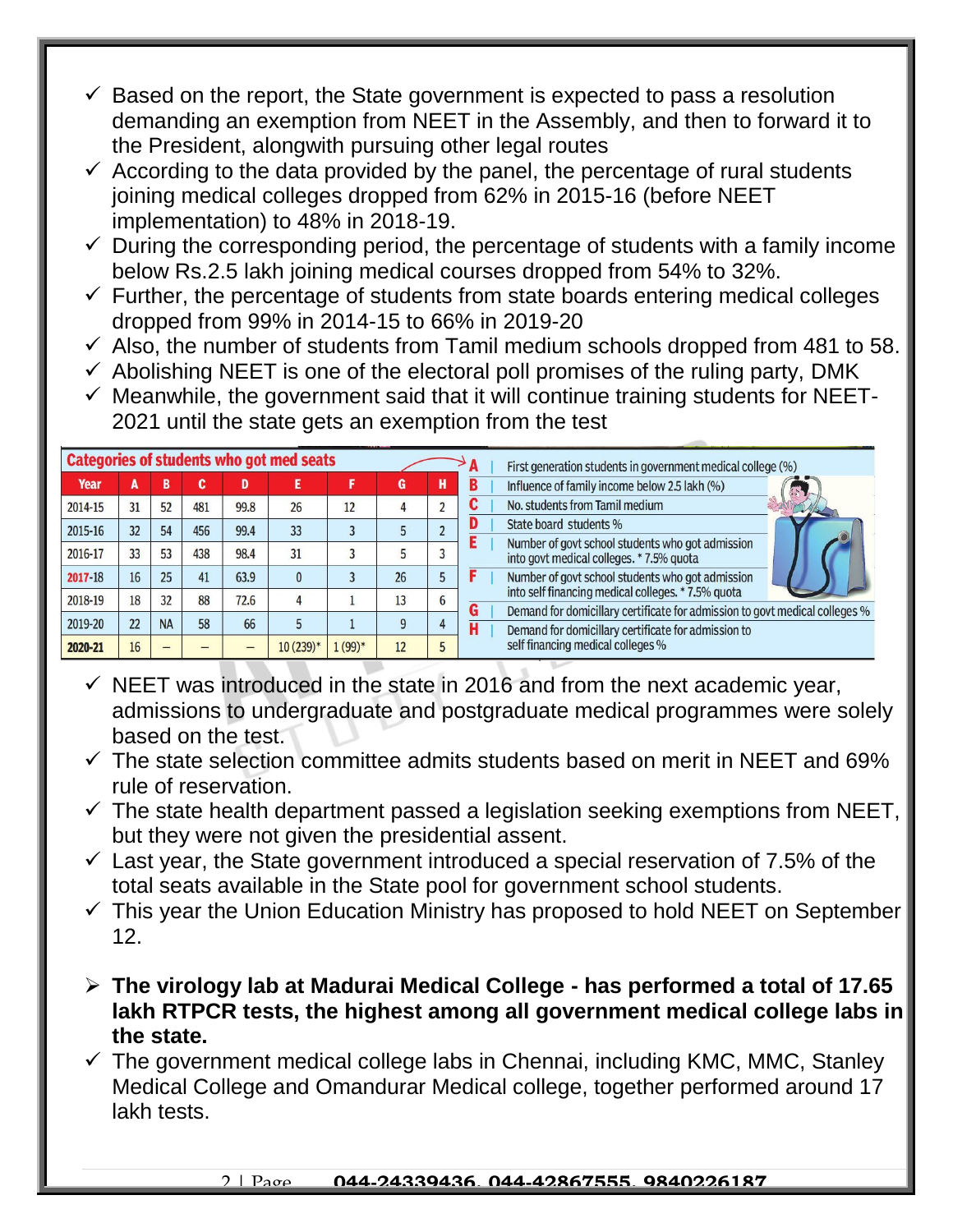- $\checkmark$  The Madurai medical college lab with a staff of about 100, including 65 doctors and paramedics, has been operating round-the-clock since March 2020.
- $\checkmark$  With nine RT-PCR testing machines and five RNA extractors, the lab has been performing about 12,000 to 15,000 tests daily.
- $\checkmark$  During the first wave of Covid-19 last year, the lab had done about 8,000 tests a day, which was the highest among all the labs in the state
- $\checkmark$  In the second wave, the sample load gradually increased from 11,000 to 15,801 a day in June 2021.
- **Puducherry - launched a door-to-door vaccination drive aimed at covering all eligible residents, so that the Union territory would become 100% vaccinated territory.**
- $\checkmark$  The drive was formally inaugurated by CM N Rangasamy on July 14.
- $\checkmark$  The UT has so far administered 6.14 lakh doses (including the second dose).
- $\checkmark$  As per the 2011 census, the UT has a population of 12.48 lakh with latest projections pegging the population at about 14 lakh to 16 lakh.
- **An 800-year-old stone inscription belonging to the reign of Rajaraja Chola I has been found in Nambuthalai near Thondi in Ramanathapuram district.**
- $\checkmark$  The inscription was found on an unorganised rock, in the premises of the Nambu Easwarar temple in Nambuthalai
- $\checkmark$  It speaks of the Ra Ra highway (Ra Ra Peruvazhi) laid during the reign of Rajaraja Chola I
- $\checkmark$  Ra Ra Peruvazhi, is the name of the east coast highway laid during the period of Rajaraja Cholan.



- $\checkmark$  The inscriptions begin with the word "Swastishri" and have a total of 61 lines of letters.
- $\checkmark$  From the font of letters the period of this inscription is determined as the 13th century AD.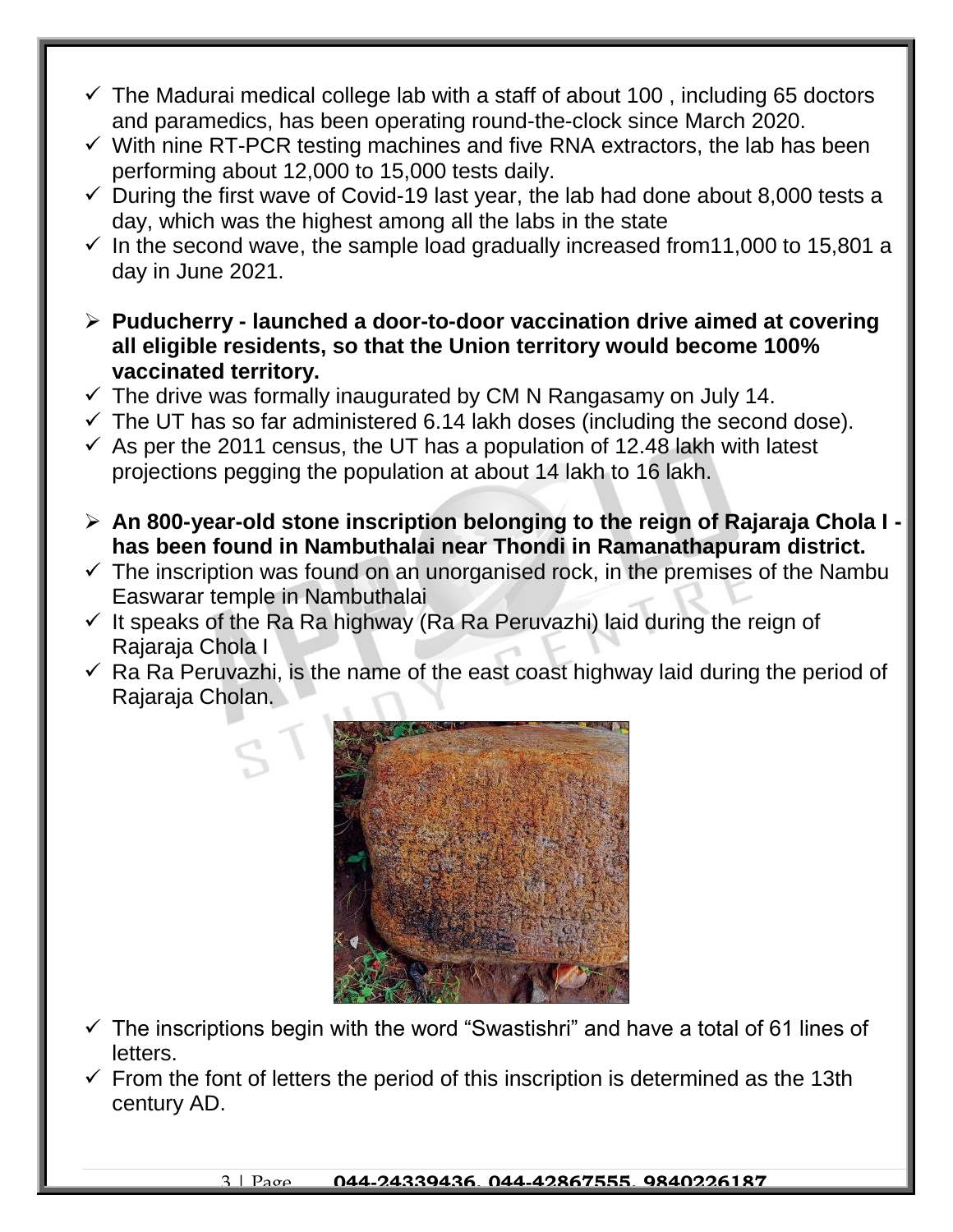## **NATIONAL**

- **On July 14, the Union Home Ministry – has asked all states and Union Territories to instruct police stations not to register fresh cases under Section 66A of the Information Technology Act.**
- $\checkmark$  The Supreme Court in its judgment on March 24, 2015 in the case of Shreya Singhal vs. Union of India, had scrapped Section 66A of the Information Technology Act, 2000 calling it "vague and arbitrary".
- $\checkmark$  According to the SC, the section was repealed for being violative of the right to free speech guaranteed under Article 19 of the Constitution
- $\checkmark$  Under the scrapped Section 66A of the IT Act, a person posting offensive messages could be imprisoned for up to three years alongwith fine.
- $\checkmark$  The Centre has requested that if any case has been booked in states and UTs under section 66A of the IT Act, 2000, such cases should be immediately withdrawn.
- **On July 14, the Union Cabinet - approved the extension of Rebate of State and Central taxes and Levies (RoSCTL) for exports of garments and made ups, without changing the rates.**
- $\checkmark$  The scheme will be applicable until March 2024
- $\checkmark$  The sectors covered under this scheme would not get benefits under the Remission of Duties and Taxes on Exported Products (RoDTEP) scheme.
- $\checkmark$  The scheme will be implemented by the Department of Revenue with end-to-end digitisation for issuance of transferrable Duty Credit Scrip, which will be maintained in an electronic ledger in the customs system.
- $\checkmark$  Under this scheme, exporters are issued a Duty Credit Scrip for the value of embedded taxes and levies contained in the exported product
- $\checkmark$  Earlier, under the RoSCTL scheme, maximum rate of rebate for apparel was 6.05% while for made-ups, the rate was up to 8.2%.
- $\checkmark$  The made-ups segment comprises home textiles products such as bed linen, curtains, pillows and carpets

#### **SUPREME COURT VERDICT**

- **On July 14, the Supreme Court – sets aside provisions of Tribunal Reforms Ordinance 2021 brought by the Centre with respect to the four-year tenure for members and chairpersons of tribunals**
- $\checkmark$  By a 2:1 majority, a bench of Justices L Nageswara Rao, Hemant Gupta and S Ravindra Bhat restored its earlier verdict by which their tenure was fixed at five years.
- $\checkmark$  As per the verdict, the term of Chairperson of a tribunal shall be five years or till she or he attains the age of 70, whichever is earlier